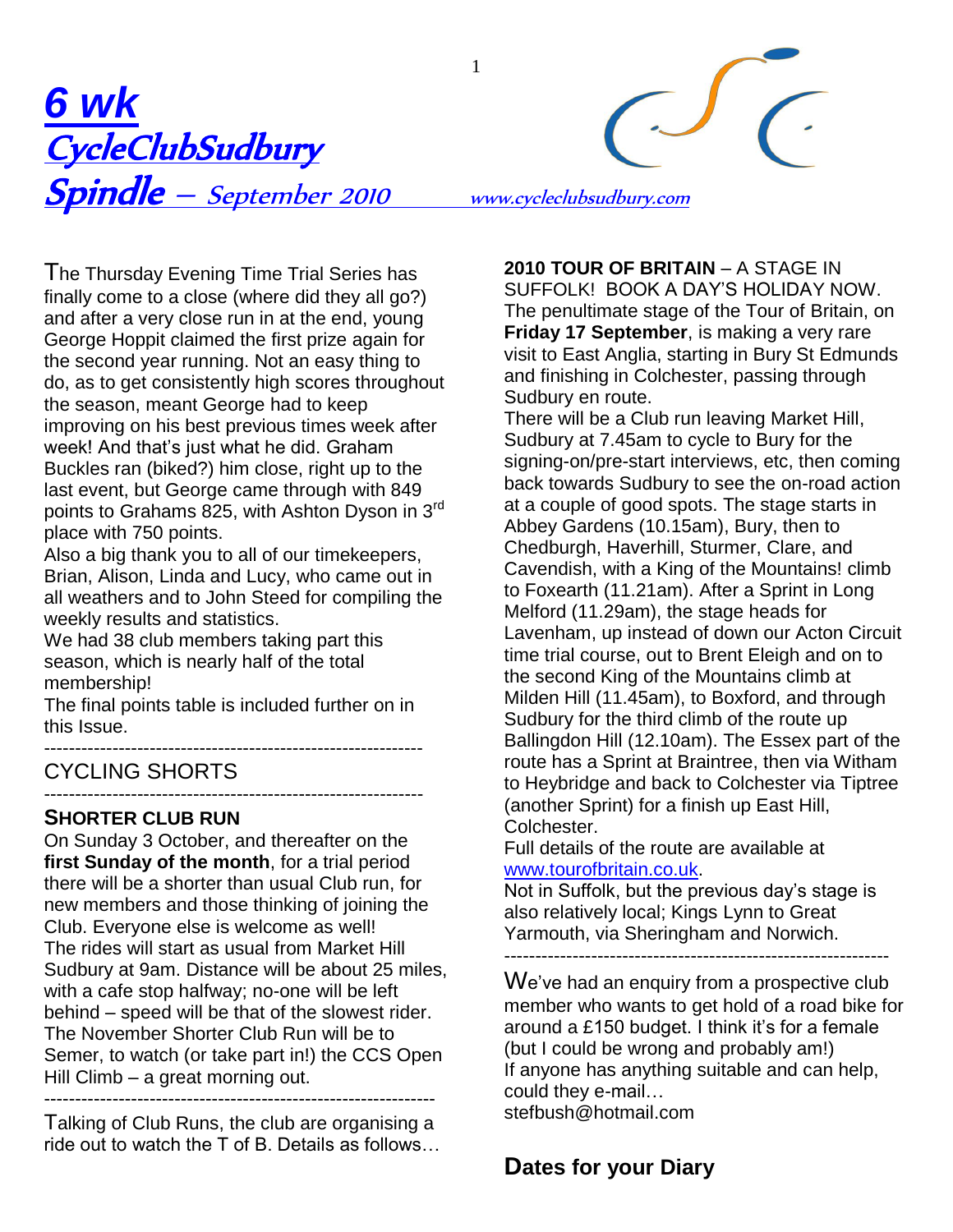# **Friday 17t<sup>h</sup> September**

Tour of Britain – See details above.

# **Sunday 19th September**

Speed Judging competition at 10.30am at Hawkedon (near church). Speed not required but an ability to ride the same (short!) course clockwise and anti clockwise in the same time is. It"s also good fun! The Sunday Club Run usually rides out there on the day, with riders taking part.

#### **Saturday, 25 September.**

Shaftesbury CC audax rides from Henham. 200, 160, 100, 50k routes.

#### **Sunday 26 September.**

Cambridge CTC audax rides from Hauxton. 200, 100k routes.

### **Saturday 2 October.**

Suffolk CTC 120k Suffolk Byways audax ride from Blaxhall.

### **Sunday 31 October.**

Herts CTC 100k Emitremmus Desrever audax ride from Stevenage.

**F**urther details and entry forms for these rides on the Audax UK website,

at [www.aukweb.net](http://www.aukweb.net/index2.htm) under "Calendar". Entry to the above events are open to all.

### **Thursday evening 4th November**

at 7.30pm at the Stevenson Centre, Gt. Cornard. A talk about fitness and training relating to time trials and racing, by Dave Green who is the R.A.F."s head cycling coach. He is also one of the regions top time trialists and has competed, with success, in the Race Across America (RAAM) with the RAF, so he knows what he"s talking about!

Essential listening for our younger and senior members who want to improve their T.T. times.

# **Sunday 7th November**

CCS Hill Climb

Our own Open hillclimb which is also for the District Championship. This takes place at Semer Hill at 11.00am. If you fancy entering, you will need to do so 2 weeks before the event and details are on the CTT website on [www.ctt.org.uk](http://www.ctt.org.uk/) 

Contact CCS organiser Andrew Hoppit for more info at [andrew.hoppit@forestry.gsi.gov.uk](mailto:andrew.hoppit@forestry.gsi.gov.uk) The CCS Sunday Club Run will also be going there on the day.

# **Thursday evening 25th November**

Club AGM at 7.30pm at the Stevenson Centre, Gt. Cornard.

# **Thursday evening 9th December.**

Quiz night. The hugely popular and good time event of the season, again at 7.30pm at the Stevenson Centre.

# **Thursday evening January 13th 2011.**

Subs night, which is a good reason for a catch up and get together after a miserable winter!! Also at the Stevenson Centre at 7.30pm. -------------------------------------------------------------

#### **Racing in Belgium** by Terry & Barbara Law

On August 11th, Terry and I set off on our annual pilgrimage to Woesten in West Flanders. Terry competed the next day in the Internationale Kaampioenschapp Tijdrijden 2010. This is a 21k time trial made up of 3 circuits of a flat course on narrow, mostly rural, roads with many turns including 12 sharp ones each lap. Not your average British time trial! The riders on Thursday all went off at 3 minute intervals and were aged 50+ with prizes in two groups – 50-64 and 65+. Within each age group riders receive 8 seconds off their time for each year older. E.g. Terry was the second oldest rider so as a 76 year old this season he had 1 minute 28 secs advantage over a 65 year old – not generous!

The time trial is just one event in 5 days of



cycling which as usual in Belgium, are very well organised with marshals who can actually stop traffic, rolling road closures and a P.A. system announcing starters and riders every lap with lots of loud music in between. A great atmosphere!

Terry, the lone Brit, rode against 3 Dutch riders, 3 German, 2 French the rest being Belgian and finished  $14<sup>th</sup>$  out of 17 finishers and received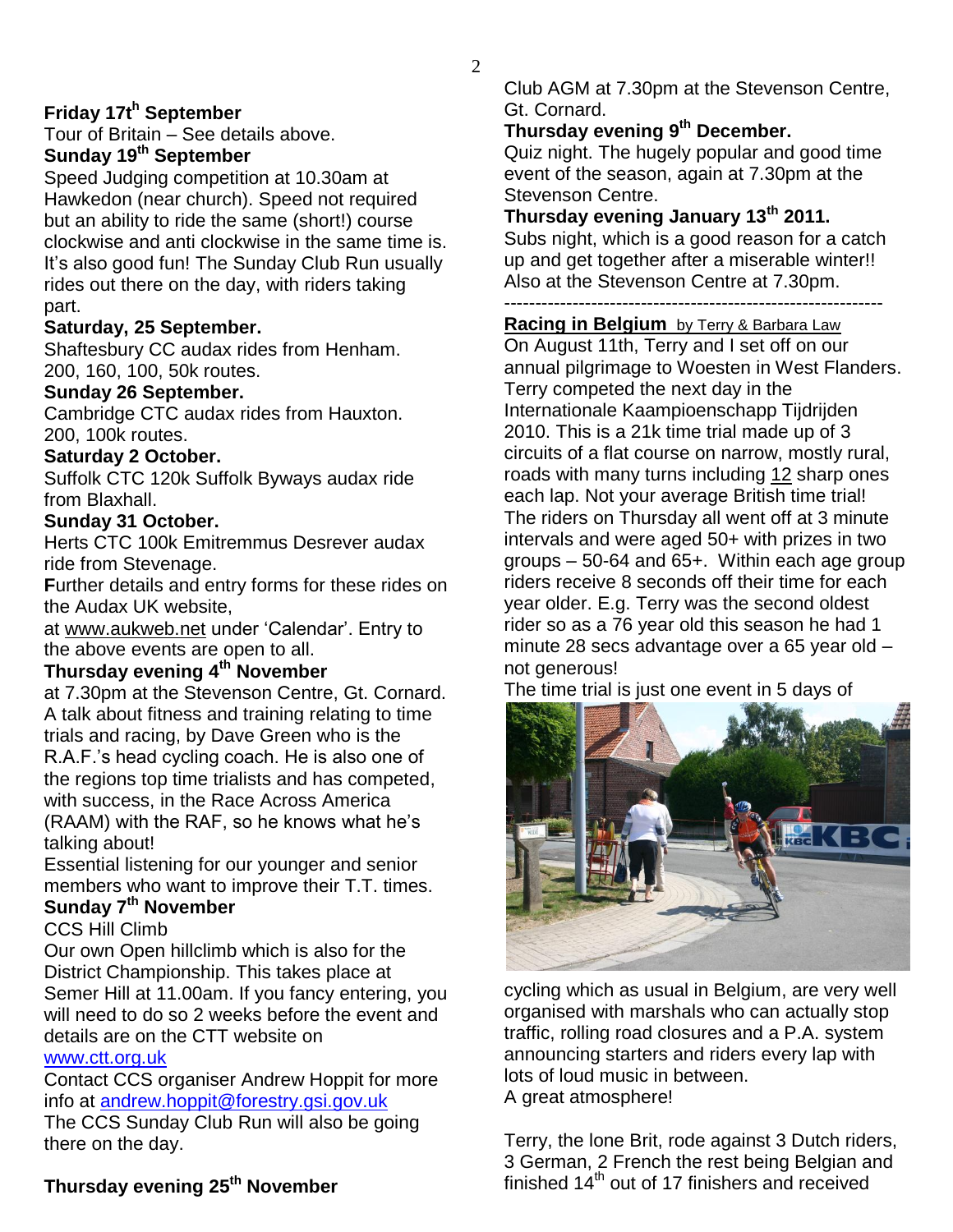another trophy – they like them large in Belgium – and also a kiss from the young lady presenting them – I think that"s the bit he likes best!! There are time trials for all age groups during the first 3 days plus an 80k handicap road race on Sunday and a criterium which is fast and furious round a tight 800m course on Monday. So come on Sudbury riders – why not give it a go in 2011. ----------------------------------------------------------------

\***A**pologies to Barbara for not crediting her with the Ladies prize at our recent Club 10 mile Championship. It"s worth the grovel just to keep her from bending my ear every week. Well done Auntie Barbs!

---------------------------------------------------------------

**Road & Grass Track Racing** by Simon Daw I've been riding mainly grass track races this season, having found it hard to get into road races - most around here are ERRL events, and since we're not ERRL affiliated it's usually been impossible to get into them. I'm told that they give non-ERRL 2nd-Cat riders preference over ERRL 3rd and 4th-Cats, so it should be easier now that I'm back to 2nd-Cat. I was third in the only proper road race I've been able to get into (the ECCA Festival RR, back in May), but didn't get a ride in the National Masters RR - I was 6th reserve, and only 5 riders failed to turn up!

Anyway, grass track has been the main thing. Having not ridden any grass since 1993 I found it quite hard initially - it's quite a specific and technical discipline. It's essentially like conventional track racing, with tracks often being 250m / 350m and bikes being standard track bikes fitted with heavier tyres. The first meeting I rode was at Ipswich on June 6th. After struggling to keep my bike on the track in the first few events (mainly shorter distance, which I was never much good at anyway) I started to get it together in the 8km event, which was the third counting event in the National Endurance League. I managed to go with the pace, and ended up with 6th place, which gained me League points. Although I'd already missed two of the three counting events, I therefore decided to ride some more of the remaining events.

The next of these was three weeks later, at Brentwood. Probably the most dramatic part of the day came in the 800m race, when Phil Lisher (Team Welwyn) and Daniel Zagni (Ipswich BC) were taken off by a small whirlwind which crossed the track from one side to the other! I still hadn't really got it right, and was eliminated after only three laps in the deviltake-the-hindmost - an event I should normally be quite good at. However, I again managed to pretty much go with the fast boys in the 8km League race,

and again finished 6th, moving me up a place or two overall.

The weekend of July 3rd / 4th saw two meetings: the Plomesgate event at Bredfield on the Saturday and the Colchester Rovers event on the Sunday. I had a good day at Bredfield, finally getting the devil (nearly!) right for 6th place, and then winning the unknown distance race by breaking away from the gun (is this the club's only open win this year?) I then forced an early four-rider break in the League 8km. I used my helmet camera for this race, and the resulting video can be seen at

http://www.youtube.com/watch?v=JyjLs0Tej3A and http://www.youtube.com/watch?v=vClz797AeVw . We lapped the field by the mid point in the race, but when Dave Langlands and Phil Lisher attacked with a couple of laps to go I couldn't go with the pace and ended up fourth. However, this still moved me up on the overall standings, and moved me up from 3rd-Cat to 2nd-Cat.

I found the Rovers event hard, partly because I was tired and partly because the track was very dusty and fast - I tend to prefer the stodgier tracks! The event was held as an omnium, and the results were not all recorded (!), but I achieved fourth in the points race (after an appeal - the judges had missed me in the final bunch sprint...which I won! You get the idea...) and 6th in the devil, and was hopeful of more points in the League 8km. However, I found the pace very tough, and ended up seventh - one place out of the points. All-in-all, this was quite a frustrating day, really. CC Ashwell has taken over the organisation of a meeting at Biggleswade, and this took place on July 10th. The entry was poor, unfortunately, although several of the best riders were still there. With so few riders, I actually managed to squeeze into the points in the National 800m \*Sprint\* League with 6th place; I missed a place in the final, and was just edged on the line by Max Pendleton (Victoria's dad, and guest of honour at our 1988 club dinner for those with a long memory!) in the minor final run off for fifth place. However, for me to get a placing in a sprint event shows that there weren't many riders! I was fourth in the devil behind Richard Lambert, and repeated this in the 8km League race, having attacked early on but been caught and then dropped by Richard Lambert (the series leader, who went on to win), Matt Fenton and Gavin Daley.

This ride moved me up to 6th place overall in the League.

I was nearly stymied by a disaster on August 1st (the Team Welwyn meeting at Hertford); I arrived at the event, went to the back of my car to get my bike and kit out....no kit bag! Simon Layfield, Pete Whelan and Sophie Bruton very kindly clubbed together to loan me shoes, a helmet and a jersey, which got me riding whilst I arranged for my parents to bring the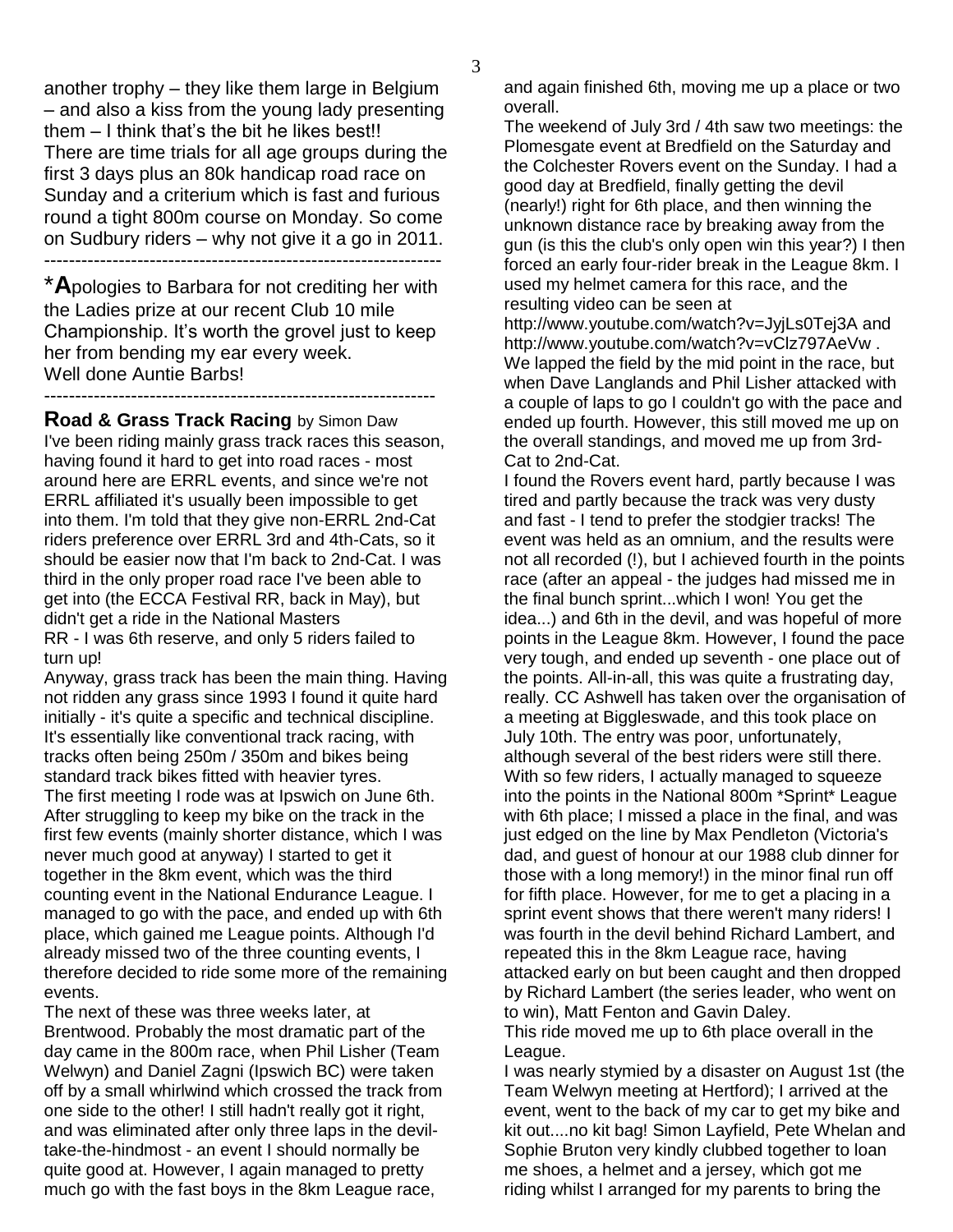bag down to me. This was very embarrassing! Unfortunately, the shoe plates on the loaned shoes were worn, and I pulled my foot out of the pedal at the start of the 800m race. However, I had my own shoes by the time the important races came along, and got sixth in both the devil and the 8km, to maintain sixth place overall in the League. My most recent race was the West Suffolk Wheelers meeting at Bury St

Edmunds on August 8th. This incorporated the Eastern Region Championships, but had a very poor entry. I'd ridden two time trials in the previous three days, and my legs felt like pudding, unfortunately! It was, in any case, geared towards sprinters, with one of the counting events being a 380m (!!) sprint and the track being a very, very short 190m (this is less than half the length of some of the tracks used, and means it's hard to move up, being effectively all corners!). Given that ex-pro Tony Wilkins and speedway rider Tim Snook were riding it would always have been hard for me to win because of this, and indeed I only got seventh in the 380m sprint, losing me a lot of points in the omnium. I felt rotten in the devil, which I really should have been able to win, and ended up fourth. I rode slightly better in the 5km scratch race, and although missing Mike Smith's break got away early to chase him and gain second place. This moved me up in the omnium, and I got the bronze medal behind Wilkins and Snook, which was a small consolation.

I shall be riding the Mildenhall Rally, a meeting I last rode 17 years ago, and hope to finish in sixth overall in the National Endurance League; with the points I've amassed I can't now finish lower than eighth place. I'm pleased to have managed this in my first season back, especially having missed several races and at the age of 46. I enjoy grass track racing; it's far and away the most sociable form of racing, there's no hassle with traffic and the equipment is cheap and lasts forever (I'm still riding the same bike I bought second hand for my first grass track race in 1984!). Whereas it's necessary to buy state-of-the-art equipment in order to maximise one's chances in other disciplines, on grass the equipment makes precious little difference, as long as one has the correct gear and decent tyres (and shoe plates...!).

#### **Manchester Velodrome**

Next year in February Manchester Velodrome is hosting the final round of the winter World Cup Track series.

It's been a great day out in previous years, and we're proposing to go on Saturday 19 February. In previous years, we've travelled by car sharing, leaving about 7am Sat, getting back about 1.30am Sun.

Tickets aren't yet available, but if you would definitely like to go, could you let me know, so that we can try to get group tickets when

they're released. In previous years, they've sold out very quickly indeed.

Robin Weaver e-mail: robinandpam@tiscali.co.uk 01449 741048

------------------------------------------------------------------

**C**ontinuing the Manchester Velodrome theme, Nick Webber has sent this excellent article of doing it for real.

**Manchester Velodrome from the other side of the boarding** by Nick Webber Swooping down from the sixty degree banking I quickly gathered speed, my cranks beginning to turn more easily as gravity pulled my 13 stone mass towards the black line that marked the inner edge of the track. Then, mustering as much power as I could find remaining in my lactic-acid flooded legs, I forced the pedals around, seeking to maintain my speed along the straight and into the bottom of the next curve. As I held the bike down close to the pursuiter"s line I was conscious of the g-force as I was pressed into the banking. Now, easing off momentarily to gulp in a couple of deep breaths, I moved out to take the next straight a little wider.



Then, in a mixture of adrenaline and agony, I gave it all I had as I rode higher up onto the next bend, aware of the bike wanting to slow as it climbed the wooden wall. From here I could look down onto the two riders I had chased so hard – and maybe they could sense my shadow above them. Once more I was able to benefit from the "downhill" bit of the banking as my speed accelerated onto the home straight and, with spinning legs and mouth wide open gasping for breath; I crossed the line narrowly taking first place.

Well, that's how I read it my mind's eye as I did my lap of honour in front of the imaginary crowds… In actual fact I was just enjoying the last 5 minutes of my second taster session at the Manchester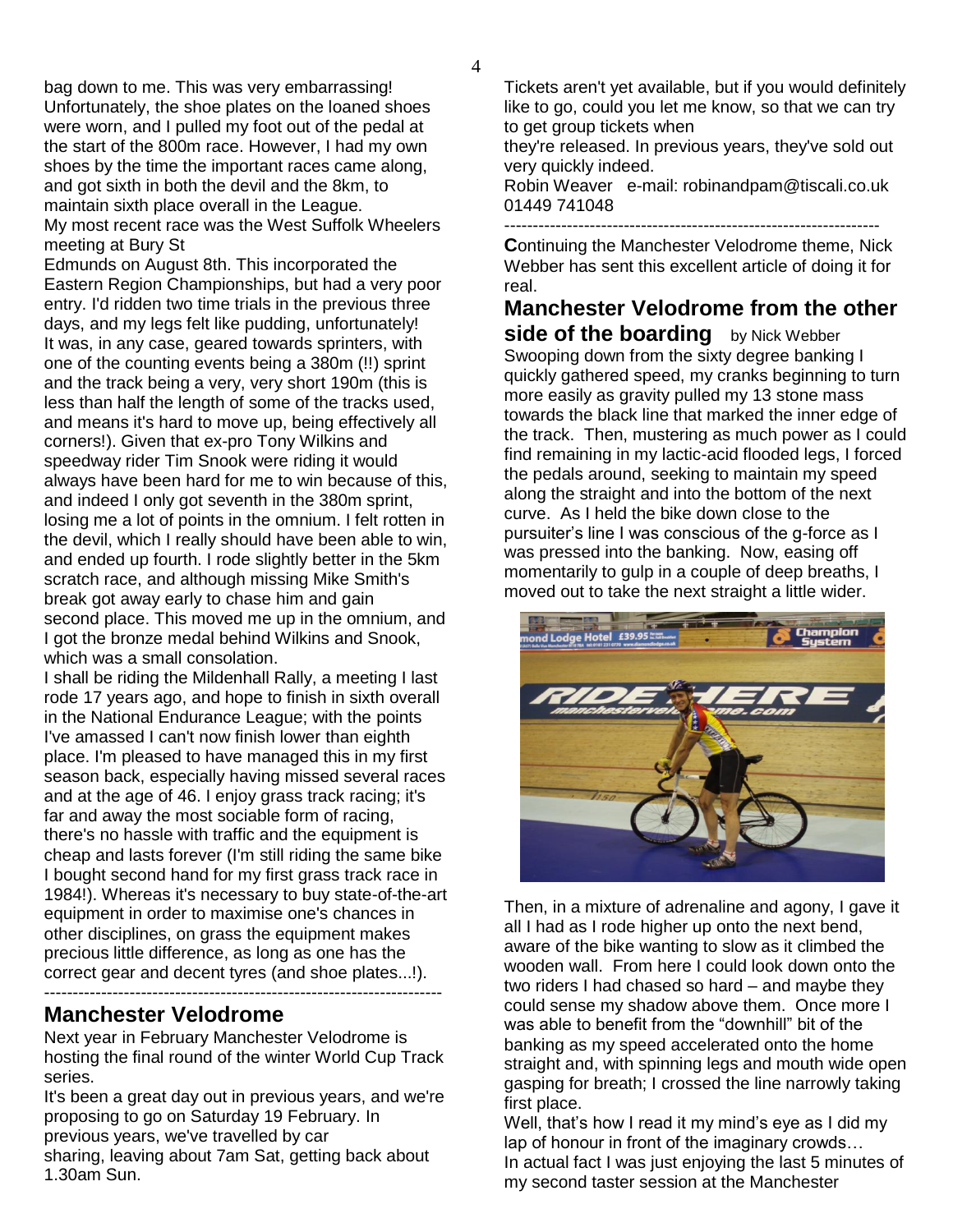velodrome when the competitive few among us had opted to go for an unofficial race while the coach looked after some of the younger riders. It was the end of a perfect weekend, enjoying some of the tourist spots of this friendly city, a few beers, a superb curry (a little more interesting than Bran Flakes, Sir Chris), and two separate sessions on the hallowed boards of the National Cycling Centre. Ever since watching Chris Boardman shatter the world 4000m pursuit record on this same track in 1996 I have wanted to ride here myself. However, it has always seemed so far away and I did not really want to travel up alone until Julie bought me a couple of track vouchers for my birthday.

Arriving at the track on foot from the bus stop can be an almost anti-climatic experience as it is situated close to an Asda supermarket in a less than picturesque part of the city. However, it was a huge thrill to walk back into the velodrome over 13 years after my first visit. Echoes of the coach's booming voice was the only noise that could be heard as we stepped inside the domed building, almost as if a sermon was being given.

Looking from above the banking appeared frankly terrifying. It was so sheer and steep that it seemed almost impossible to consider that a cyclist could ride there without slipping down the track. It would not be long before I would have the opportunity to find out… It was my first outing on a fixed wheel machine for sometime but after a few hesitant laps on the flat bit of the track it began to feel reasonably natural – until I tried to slow down and almost dislocated my knee.

Then we were told to use the banking, with the assurance from the coach that all we had to do was steer purposefully up the track (against the force of gravity which would, of course, be pulling strongly the opposite way). This really was much harder than it sounds as it was like nothing I have ever done on a bike before. It took several laps to get over the odd sensation of fighting the bike to go where it just wouldn"t go but then it just clicked and I found I could make the bike glide upwards at will - almost. In my mind I was now the competent trackie and, brimming with over-confidence, I happily flew around the track with the optimistic notion of overtaking anyone I could, wherever I could. I was soon brought down to earth by the coach"s voice, "get up the track, and stop intimidating the youngsters!!" Ah, so I was only supposed to overtake on the outside apparently…

The following day"s instructor was much more communicative, supportive, and adventurous, encouraging some of us to practice track drills that should feature in some of the more advanced sessions. I did not expect to be slotting into a team pursuit in my second outing on the boards but here we were, albeit at a slow pace, slipping in and out of formation without crashing into one another. A huge sense of achievement and happy experience all round. Sometimes sixty minutes pass too quickly. I don"t know why it is that riding around a small track in anti-clockwise ovals is so enjoyable – but, for me and many others it just is, and I really look forward to my next session. Hopefully the new Olympic velodrome in Stratford will make this particular avenue of our sport much more accessible. ---------------------------------------------------------------------

**CCS Junior rider takes to the Open TT road** George Hoppit continued his good form recently by competing in his first Open TT on the B10/34 in the TT Weekly/Pedal Revolutions 10 mile event.

Held on the A14 between Newmarket & Bury, George distinguished himself by **a**) going off course momentarily and **b**) still managing to produce a personal best time for a 10 despite his earlier mishap. With four other CCS riders also, competing in the same event, he had plenty of encouragement and advice on hand.

He admitted to being very nervous before the start, concerning the traffic and sheer size of the event, but was so pleased with his effort that he intends to do a couple more before the season



ends. We shall watch with interest!

---------------------------------------------------------------- **Stewart tries a 100 mile TT.**

Stewart Kirk has now ridden two 100 mile Open Time Trials during June & July and reports that it was just like a 50 miler but twice as long! His times were amazingly, within 8 secs of each other. Good to see CCS riders attempting the longer TT"s and for the record, his best time was 4hrs 38mins 3secs.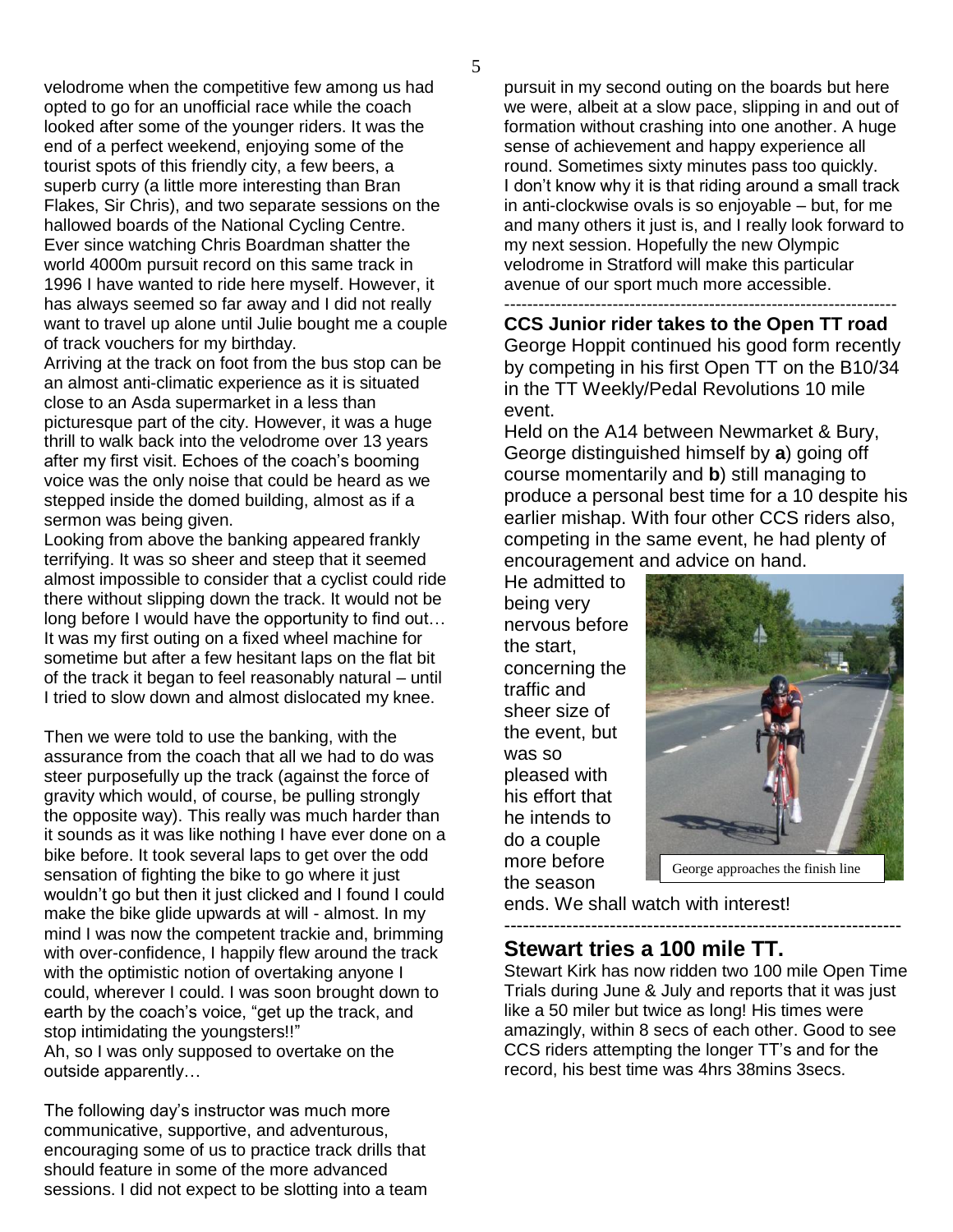| <b>FINAL Positions for Thursday Evening Points Series - 2010</b> |              |            |             |             |             |             |        |                 |                 |         |                 |                                  |
|------------------------------------------------------------------|--------------|------------|-------------|-------------|-------------|-------------|--------|-----------------|-----------------|---------|-----------------|----------------------------------|
|                                                                  | Total<br>B/F | Jul<br>1st | July<br>8th | Jul<br>15th | Jul<br>22nd | Jul<br>29th | Aug5th | Aug12th         | Aug19th         | Aug26th | Total<br>Points | <b>Final</b><br><b>Positions</b> |
| N.Baker                                                          | 194          | 76         | 85          |             | 40          |             |        |                 |                 |         | 395             |                                  |
| S.Barnes                                                         | 181          | 48         | 86          |             | 5           | 10          |        | 40              |                 |         | 370             |                                  |
| <b>G.Buckles</b>                                                 | 437          | 135        | 109         | 10          |             | 10          | 40     | 10              | 62              | 13      | 826             | 2nd                              |
| N.Bull                                                           | 424          |            |             |             | 5           |             |        |                 |                 |         | 429             | 9th                              |
| R.Bush                                                           | 53           |            |             |             |             |             |        | 10              |                 |         | 63              |                                  |
| N.Crisp                                                          | 20           |            |             |             |             |             |        |                 |                 |         | 20              |                                  |
| R.Davies                                                         | 344          | 11         | 40          | 35          | 5           | 10          |        | 10              |                 | 10      | 465             | 7th                              |
| S.Daw                                                            | 354          |            | 34          |             | 5           | 10          | 67     | 22              | 10              | 40      | 542             | 6th                              |
| D.Day                                                            | 218          |            | 10          |             | 5           |             |        |                 | 20              |         | 253             |                                  |
| A.Dyson                                                          | 465          | 29         | 58          | 153         | 5           | 10          |        | 10              | 10              | 10      | 750             | 3rd                              |
| R.Harman                                                         | 103          |            |             |             | 5           | 63          |        |                 |                 |         | 171             |                                  |
| C.Harris                                                         | 10           |            |             |             | 5           |             |        |                 |                 |         | 15              |                                  |
| C.Hill                                                           | 251          |            | 10          | 17          | 5           |             |        |                 | 40              |         | 323             |                                  |
| A.Hoppit                                                         | 181          | 55         |             | 10          | 5           | 10          | 10     | 10              | 10              | 23      | 314             |                                  |
| G.Hoppit                                                         | 303          | 81         | 76          | 230         | 5           | 72          | 24     | 13              | 31              | 14      | 849             | 1st                              |
| S.Kirk                                                           | 105          |            |             |             |             | 28          |        |                 | 21              |         | 154             |                                  |
| W.Kitchen                                                        | 10           |            | 10          |             |             |             |        |                 |                 |         | 20              |                                  |
| <b>B.Law</b>                                                     | 196          | 41         |             |             | 5           | 25          | 107    |                 | 13              |         | 387             |                                  |
| T.Law                                                            | 110          |            |             |             | 5           | 10          |        |                 |                 |         | 125             |                                  |
| <b>T.Mansfield</b>                                               | 10           |            |             |             |             |             |        |                 |                 |         | 10              |                                  |
| <b>B.Mann</b>                                                    | 60           | 10         |             |             |             | 26          |        |                 |                 |         | 96              |                                  |
| <b>B.Marsh</b>                                                   | 274          | 5          |             |             | 5           |             |        | 10              | 65              | 10      | 369             |                                  |
| J.Marsh                                                          | 331          |            |             |             | 5           | 10          |        | 10              | 10              | 5       | 371             |                                  |
| V.Marsh                                                          | 202          | 5          | 41          | 10          | 5           | 10          | 10     |                 |                 | 5       | 288             |                                  |
| <b>B.Mayers</b>                                                  | 164          |            |             |             |             |             |        |                 |                 | 10      | 174             |                                  |
| L.McKnight                                                       | 232          |            | 117         |             | 5           |             | 10     |                 | 40              |         | 404             | 10th                             |
| T.Moore                                                          | 269          | 10         |             |             |             |             |        | 10              |                 | 10      | 299             |                                  |
| J.Newton                                                         | 188          | 32         | 68          |             |             |             |        |                 |                 |         | 288             |                                  |
| G.Palmer                                                         | 613          |            |             |             |             |             |        |                 |                 |         | 613             | 5th                              |
| T.Pillet                                                         | 263          |            | 93          | 262         | 5           | 10          | 10     |                 | 10              | 15      | 668             | 4th                              |
| D.Rose                                                           | 10           | 10         |             |             |             |             | 5      |                 |                 |         | 25              |                                  |
| J.Rush                                                           | 352          | 10         |             | 10          | 5           |             | 10     | 10              | 35              | 10      | 442             | 8th                              |
| J.Shotbolt                                                       | 45           | 45         | 88          |             | 5           | 82          | 10     | 10              | 40              |         | 325             |                                  |
| M.Shotbolt                                                       | 262          | 40         |             | 40          | 5           | 10          | 5      | 10              | 10              |         | 382             |                                  |
| J.Steed                                                          | 149          |            | 10          | 10          | 5           | 10          | 5      | 10              | 10 <sub>1</sub> |         | 209             |                                  |
| S.Tyrrell                                                        | 206          |            |             |             |             |             |        |                 |                 | 40      | 246             |                                  |
| J.Weatherley                                                     | 189          | 40         | 77          |             | 5           | 10          | 10     | 10 <sup>1</sup> | 19              | 5       | 365             |                                  |
| S.Wright                                                         | 238          |            |             | 40          | 5           |             |        |                 |                 |         | 283             |                                  |